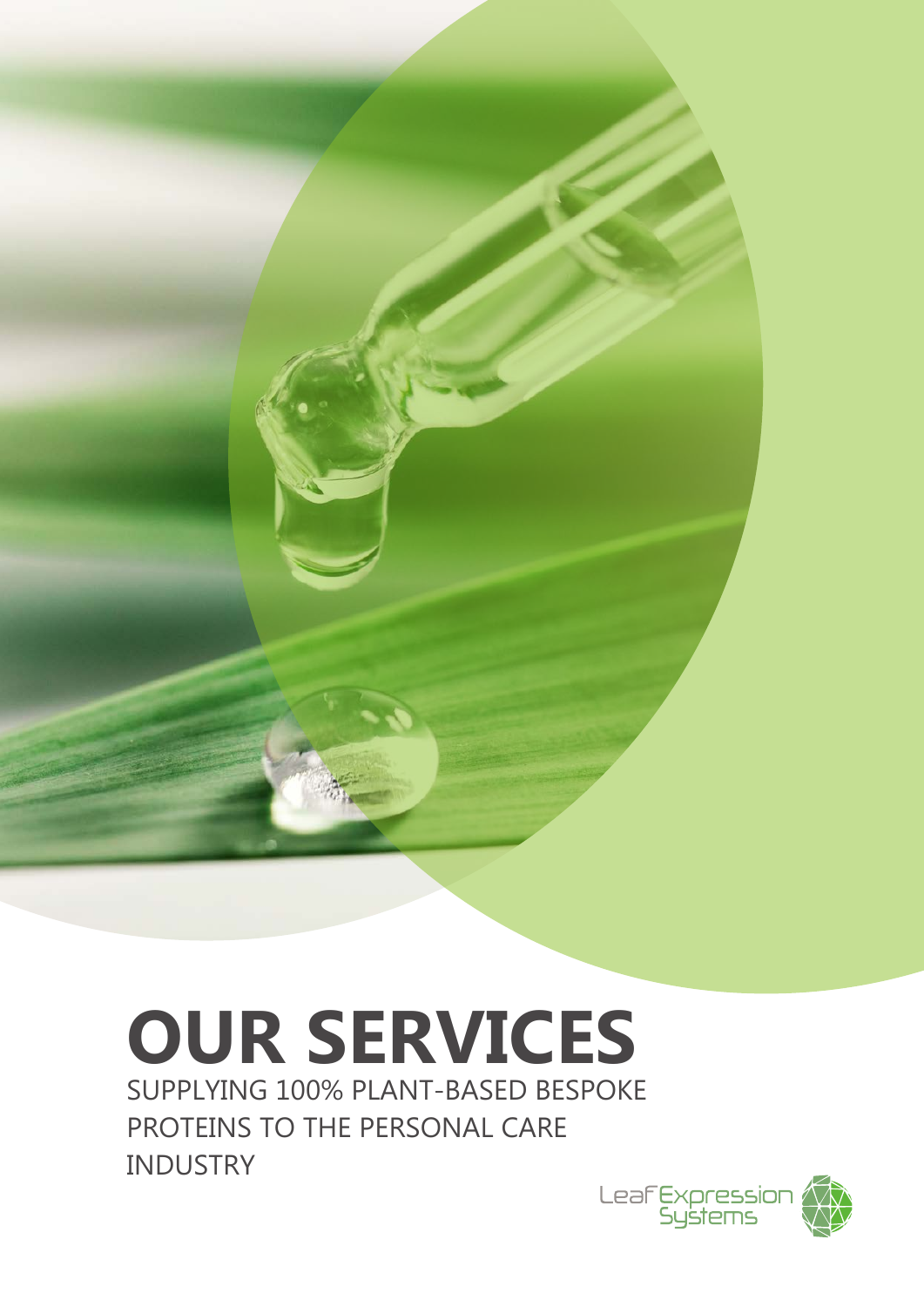### LEAF EXPRESSION **SYSTEMS**

 $\mathbf{E}$ 

or man

At Leaf we live and breathe plants. Our scientific team are all specialist plant scientists with a depth of expertise in the production of proteins in plants. By using our extensive knowledge of plants' cellular functions, we are combining nature and biotechnology to provide active ingredients faster and more sustainably to the personal care industry.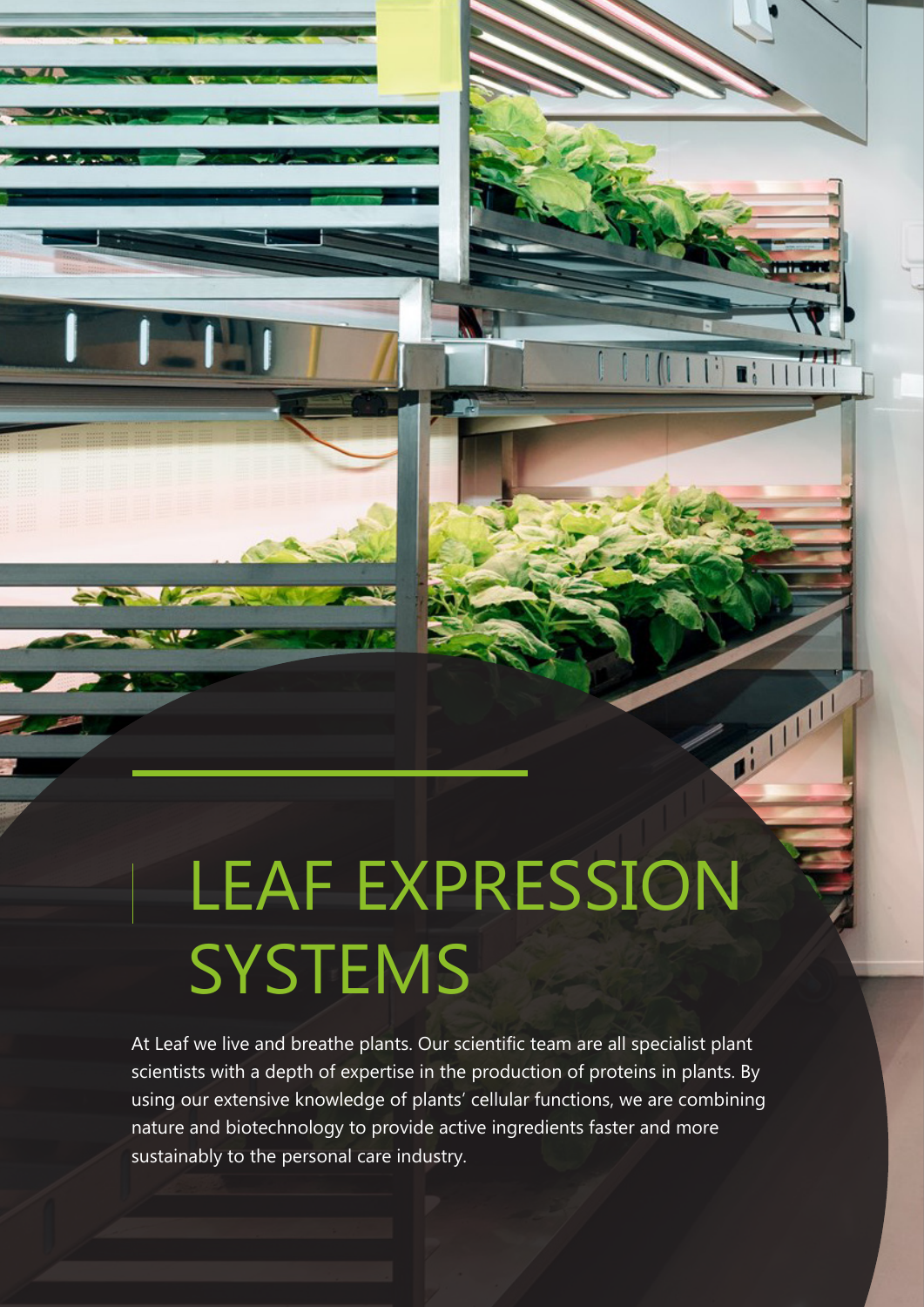## WHY LEAF?

SupraVec® is our proprietary plant-based transient expression technology that allows us to produce bespoke active ingredients in the leaves of plants. The SupraVec® system has several advantages:





**Free from** 

No animals are used in the process, and for existing GRAS status plants is cruelty free.



Rare plants are not taken from their natural environment.



We use transient expression technology. This means that we are not creating, or using GMO plants to manufacture our own products.





Produced in controlled conditions, our products are free from contaminants such as pesticides, chemicals and animal infectious agents.



The process is established and developed in a matter of weeks.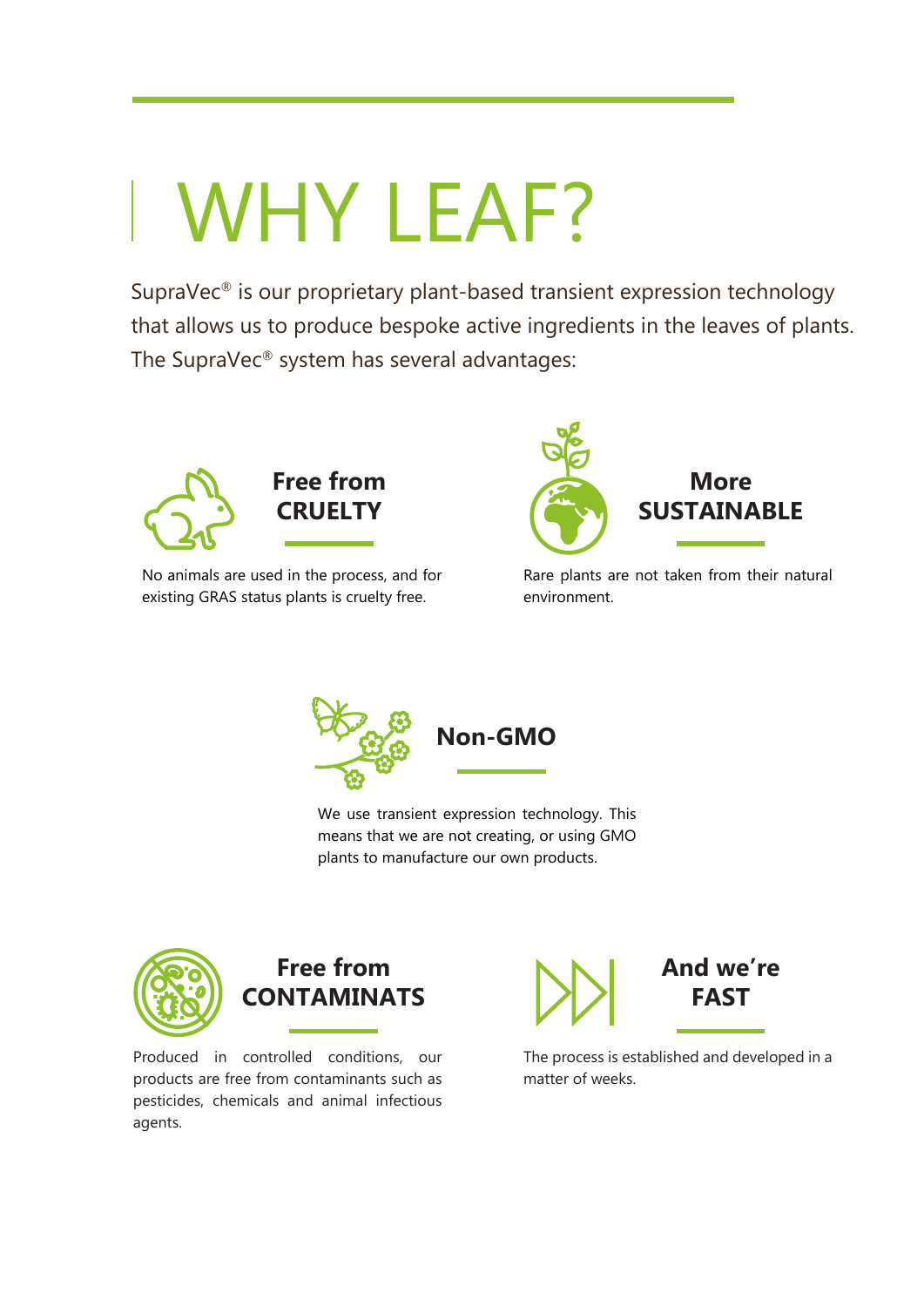## THE PROCESS

### HARNESSING NATURE'S BIOREACTOR

Our SupraVec® technology allows for the rapid simultaneous production of multiple gene products in a controlled and coordinated manner within the tissues of plants. Using gene synthesis and modular vectors, new products are rapidly produced and easily scaled.

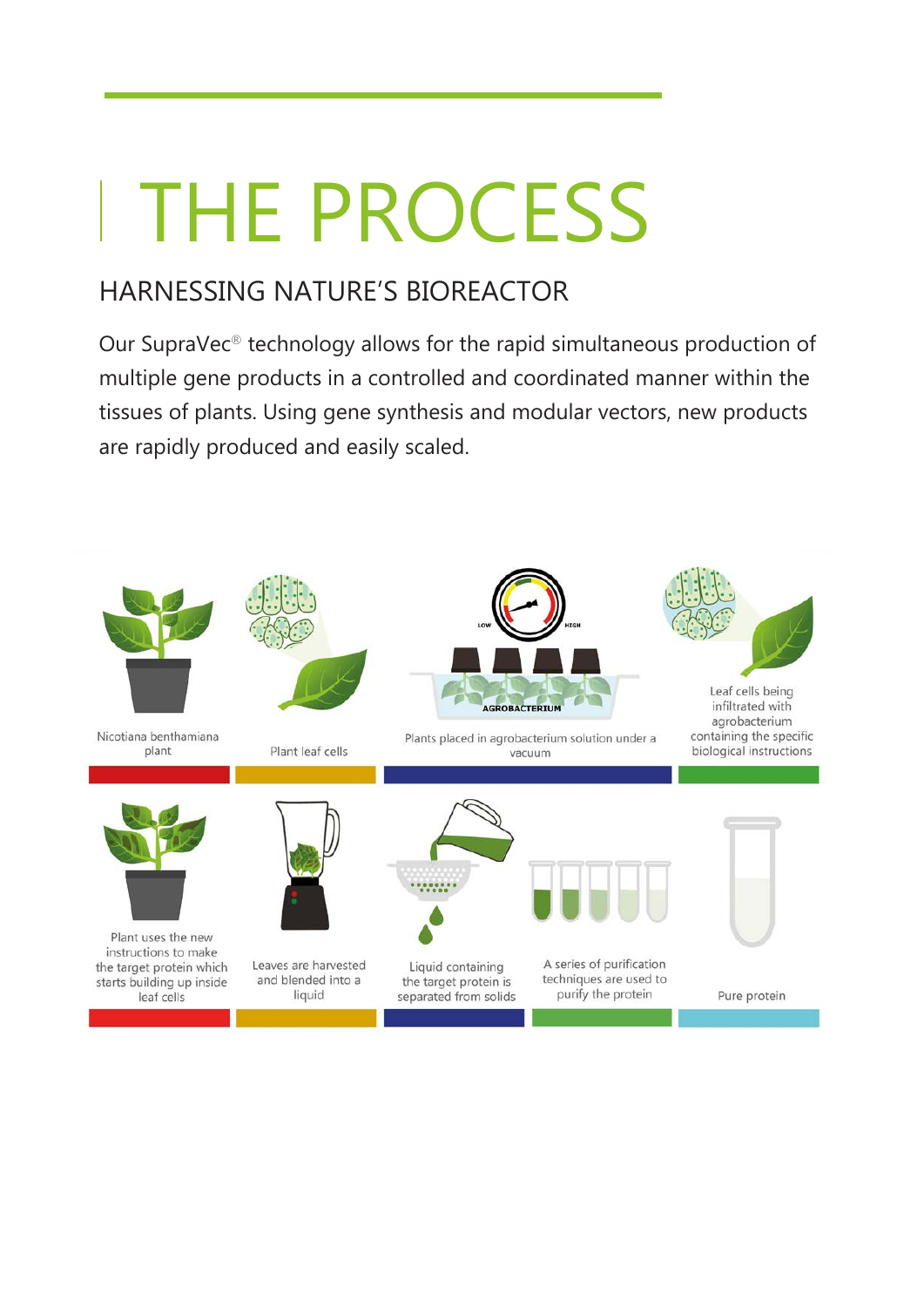### OUR SERVICES

Our cohesive portfolio of services lends itself to both small-scale feasibility studies and large-scale manufacturing. Our technology, facilities, expertise and contacts enable us to undertake multiple simultaneous projects.

#### **TRANSIENT EXPRESSION**

This non-GMO expression process is fast and efficient. Once the plants are infiltrated, purified protein is delivered within two weeks.

#### **STABLE EXPRESSION IN PLANTS**

We can create stable whole plant lines on behalf of our clients for long-term, largescale production in other geographical locations.

#### **STABLE EXPRESSION IN CELL LINES**

We can generate bespoke plant cell lines using bioreactor-based processes with high levels of expression in a stable production platform. It is easily scalable and costeffective when compared to other eukaryotic bioreactor processes.

#### **RESEARCH AND DEVELOPMENT**

Our experienced scientific team have a combined 100+ years of developing processes for the manufacture of biologic products for the health, personal care, life sciences and agritech industries.

#### **DEDICATED PROJECT TEAM**

You will be assigned to a dedicated senior member of our project team. They will be on hand throughout the length of the assignment to help guide and advise to ensure that your specific needs are met.

#### **OUT LICENCING**

Commercial licences for our SupraVec® technology will allow you to run your own inhouse manufacturing if required. A full tech transfer can also be provided to ensure a seamless transition for production within your own facility.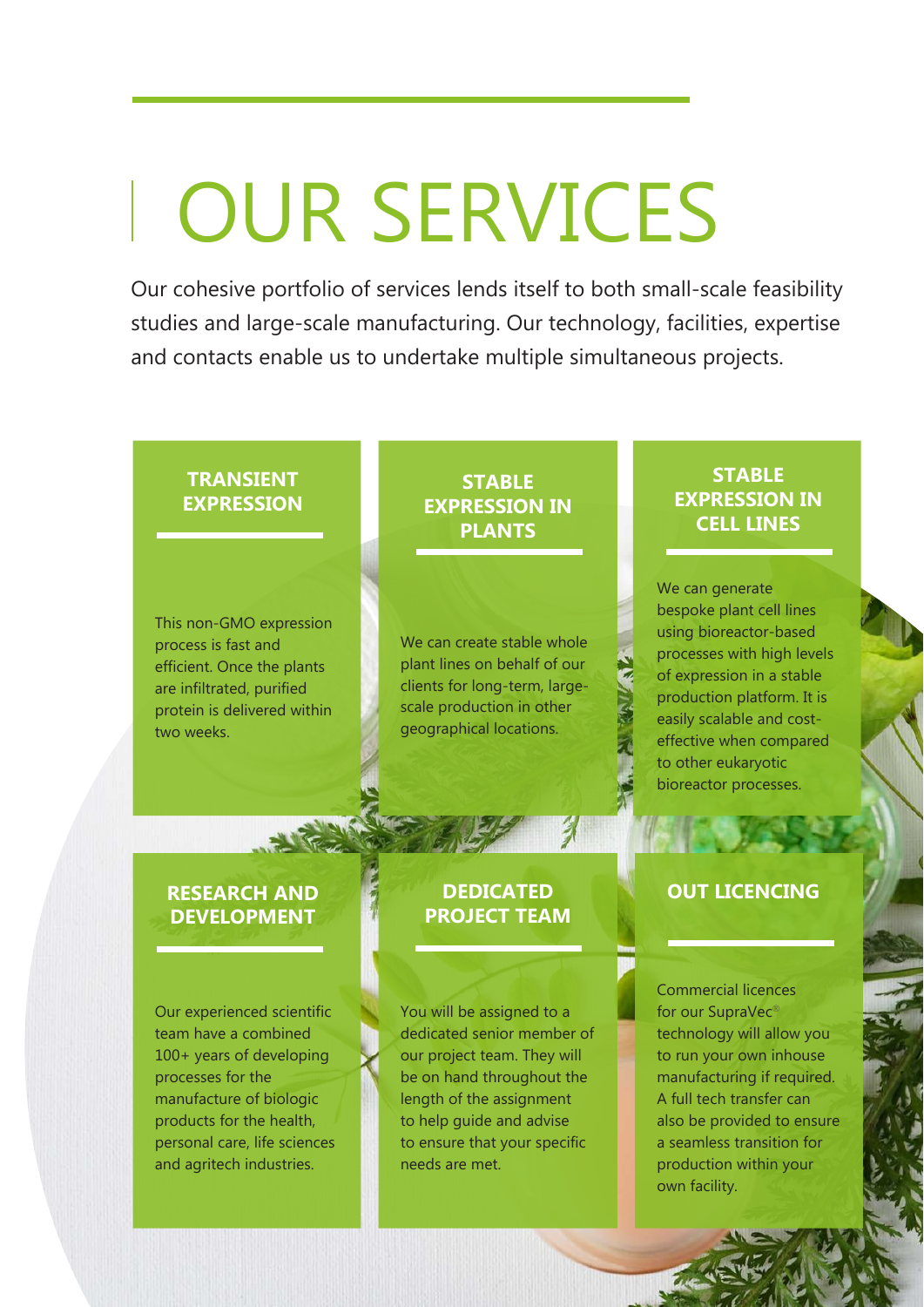# PRODUCTS

### PLANT-BASED GROWTH FACTORS AND CYTOKINES

'Growth factors and cytokines are included in several cosmetic products intended for skin rejuvenation because of the ability to promote collagen synthesis.'

We have produced a number of growth factors and cytokines that are available on exclusive or non-exclusive licences and or a supply agreement basis.